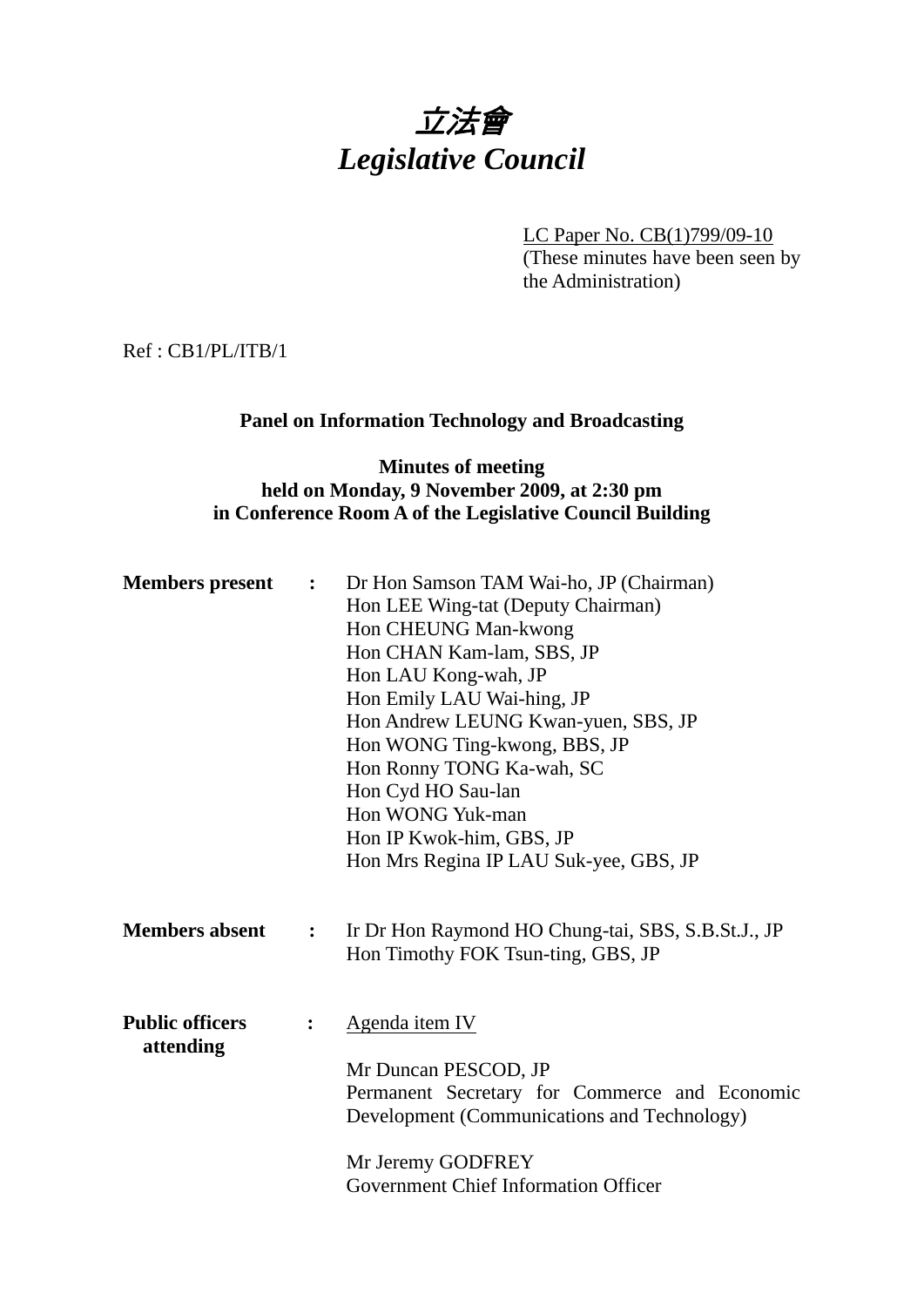|                                                                                                                                                         | Mr Stephen MAK, JP<br>Deputy Government<br>Chief Information Officer<br>(Consulting and Operations)                  |  |  |  |
|---------------------------------------------------------------------------------------------------------------------------------------------------------|----------------------------------------------------------------------------------------------------------------------|--|--|--|
|                                                                                                                                                         | Mr Victor LAM<br>Assistant Government Chief Information Officer<br>(Business Transformation)                         |  |  |  |
|                                                                                                                                                         | <u>Agenda item V</u>                                                                                                 |  |  |  |
|                                                                                                                                                         | Mr Gregory SO, JP<br>Under Secretary for Commerce and Economic<br>Development                                        |  |  |  |
|                                                                                                                                                         | Mr Duncan PESCOD, JP<br>Permanent Secretary for Commerce and Economic<br>Development (Communications and Technology) |  |  |  |
|                                                                                                                                                         | Mr Alan SIU, JP<br>Deputy Secretary for Commerce and Economic<br>Development (Communications and Technology)         |  |  |  |
|                                                                                                                                                         | Mrs Marion LAI, JP<br>Director-General of Telecommunications                                                         |  |  |  |
| <b>Clerk in attendance : Ms YUE Tin-po</b>                                                                                                              | Chief Council Secretary (1)3                                                                                         |  |  |  |
| <b>Staff in attendance</b><br>$\ddot{\cdot}$                                                                                                            | Mr Bonny LOO<br><b>Assistant Legal Advisor 3</b>                                                                     |  |  |  |
|                                                                                                                                                         | Ms Annette LAM<br>Senior Council Secretary (1)3                                                                      |  |  |  |
|                                                                                                                                                         | Ms May LEUNG<br>Legislative Assistant (1)6                                                                           |  |  |  |
| <b>Confirmation of minutes of meeting</b><br>I.<br>(LC Paper No. CB(1)123/09-10<br>Minutes of meeting held<br>$ -$<br><sub>on</sub><br>15 October 2009) |                                                                                                                      |  |  |  |

The minutes of the meeting held on 15 October 2009 were confirmed.

Action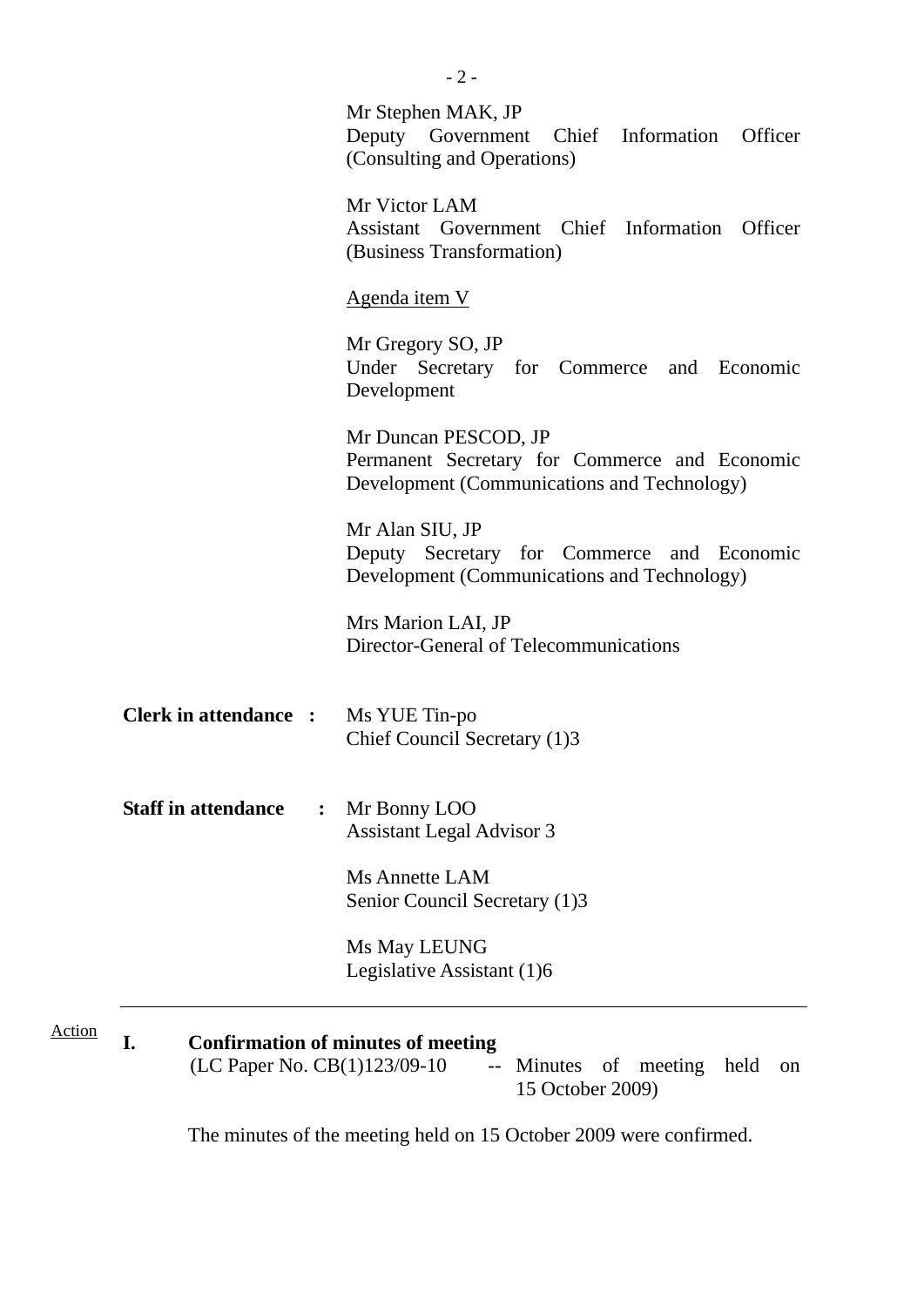$Action$ 

#### **II. Information paper issued since last meeting**

(LC Paper No.  $CB(1)2489/08-09(01)$  -- Submission from a member of the public expressing views on regulation of person-to-person telemarketing calls

LC Paper No. CB(1)2560/08-09(01) -- Broadcasting Authority Annual Report 2007-2008)

2. Members noted that the above papers had been issued for the Panel's information.

#### **III. Date of next meeting and items for discussion**

(LC Paper No.  $CB(1)240/09-10(01)$  -- List of outstanding items for discussion

LC Paper No.  $CB(1)240/09-10(02)$  -- List of follow-up actions)

#### Special meeting on 19 November 2009

3. The Chairman reminded members that a special meeting would be held on Thursday, 19 November 2009 from 9:00 am to 12:45 pm in the Chamber of the Legislative Council (LegCo) Building to receive views from deputations and members of the public on public service broadcasting and the future of Radio Television Hong Kong. Members noted that a general notice had been posted on the LegCo website to invite submissions from the public. Apart from the invitations issued to some 30 organizations, the 18 District Councils had also been invited to give views on the subject.

#### Regular Panel meeting in December 2009

4. Members noted that the next regular Panel meeting would be held on 14 December 2009 at 2:30 pm to discuss the following items:

- (a) Progress update on the review of the Administration of Internet Domain Names in Hong Kong;
- (b) Digital terrestrial television update**;** and
- (c) Review of Film Development Fund.

5. Ms Emily LAU suggested that the Administration be invited to brief the Panel on the Government's overall policy on the development of digital audio broadcasting as soon as practical. She also suggested the Administration to update members on the progress of the mid-term review of the domestic free television programme service licences of Asia Television Limited and Television Broadcasts Limited and also to brief members on the public views collected during the review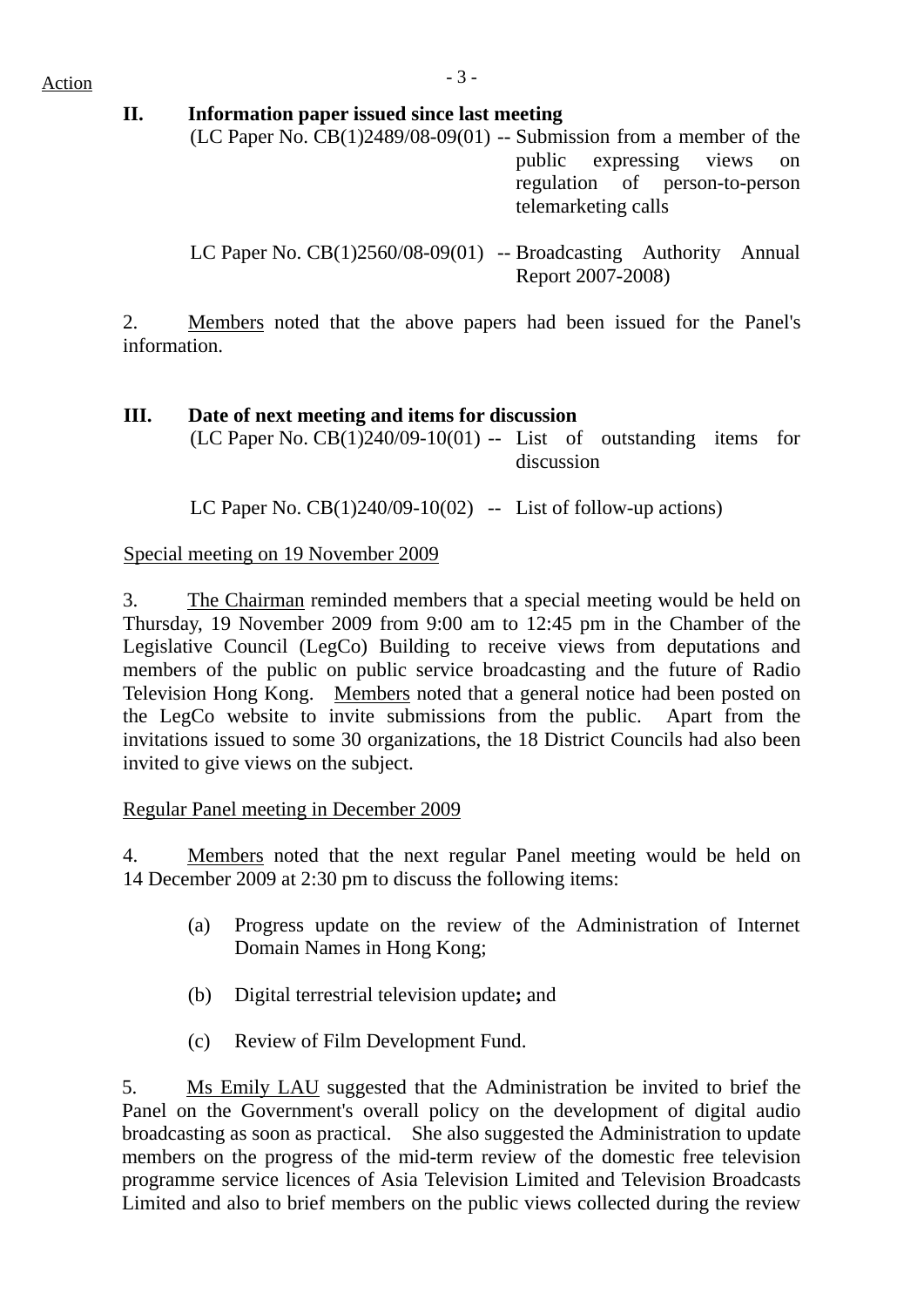| The         | before     |        | fir |
|-------------|------------|--------|-----|
| Secretoriat | <b>гтч</b> | $\sim$ |     |

ecretariat before finalizing its recommendations to the Chief Executive-in-Council. The Chairman instructed the Secretariat to follow up with the Administration.

#### **IV. Capital Works Reserve Fund Head 710 Computerization Subhead A007GX – New administrative computer systems**

(LC Paper No. CB(1)240/09-10(03) -- Administration's paper on Capital Works Reserve Fund Head 710 Computerization Subhead A007GX – New administrative computer systems)

#### Presentation by the Administration

6. At the invitation of the Chairman, the Permanent Secretary for Commerce and Economic Development (Communications and Technology) (PSCED(CT)) briefed members on the 2010-2011 funding requirements under the Capital Works Reserve Fund (CWRF) Head 710 Computerization Subhead A007GX (the proposed block allocation) for the implementation of administrative computer systems and consultancies for feasibility studies and systems development. PSCED(CT) sought members' support for the proposed block allocation of \$715 million which was \$115 million (about 19%) higher than the provision of \$600 million for 2009-2010. Details of the funding requirements and new projects seeking funding under the proposed block allocation were set out in the Administration's paper (LC Paper No. CB(1)240/09-10(03)).

#### Discussion

#### *Criteria for awarding contracts and job creation in information technology sector*

7. Mrs Regina IP said that the financial downturn had dealt a heavy blow to the information technology (IT) sector, resulting in a high unemployment rate and serious job losses. She noted with concern that under the existing Government procurement policy and tendering exercise, most of the Government IT projects were awarded to large IT companies and service providers, leaving few business opportunities for local small and medium sized enterprises (SMEs). She enquired about the criteria for outsourcing and awarding contracts, the number of Government projects that were awarded to local IT SMEs, and the progress that had been achieved by the Administration in providing more business opportunities for local IT SMEs under the overall Government procurement policy and the Government Procurement Agreement under the World Trade Organization (WTOGPA).

8. In response, PSCED(CT) said that the implementation of the Government IT projects and the various initiatives under the Digital 21 Strategy, which formed the blueprint for the development of information and communications technology in Hong Kong, were expected to help drive job growth for the IT sector both within the Government and the private sector. The recruitment of civil service staff in the Analyst Programmer grade within the Government had been expedited.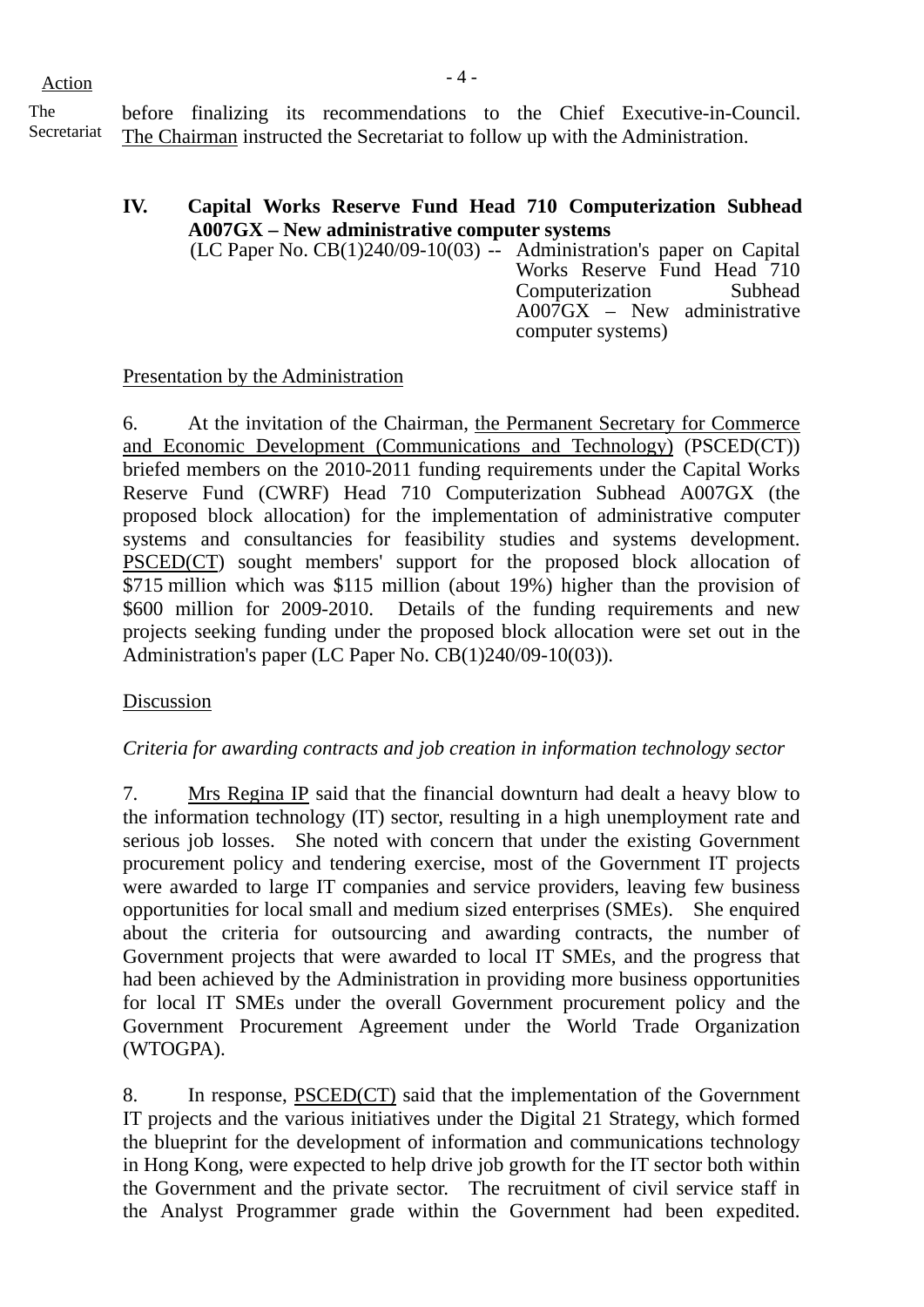The Government Chief Information Officer (GCIO) informed members that under the Standing Offer Agreement for Quality Professional Service administered centrally by the Office of the Government Chief Information Officer (OGCIO), about 25% of the projects in number and 12% in value were awarded to IT SMEs over the last four years. A number of contracts awarded to large multi-national companies did in turn involve SMEs as sub-contractors. Moreover, there were also several local IT contractors who were no longer categorized as SMEs because of their business growth. To enhance transparency and encourage private sector participation, information on all approved and proposed IT projects had been published on the Digital 21 Strategy website for public viewing since May 2009. Interested SMEs could have a better understanding of the projects concerned and be in a better position to bid for the projects during the tender exercise.

Admin 9. The Deputy Government Chief Information Officer (DGCIO) said that under the first Digital 21 Strategy, the Government had set the policy of outsourcing at least two-thirds of the new projects. In fact, by now more than 90% of the projects were outsourced and a noticeable number of contracts were awarded to SMEs. Some SMEs, through business expansion, had subsequently fallen outside the definition of SMEs (enterprises employing less than 50 employees). On the guiding principles and criteria for awarding contracts, he said that apart from price considerations, other factors such as quality, track record and experience of the bidder would also be taken into account. At members' request, the Administration undertook to provide further information on the guiding principles/criteria for awarding contracts for outsourced Government IT projects, as well as the number of projects funded from the block allocation that were awarded to SMEs in the IT sector last year. DGCIO however pointed out that OGCIO did not have information across the whole of Government as departments might award contracts to large companies which in turn sub-contract to SMEs, and it might not be always possible to make the distinction between local and overseas SMEs.

> 10. Mr WONG Yuk-man expressed reservation on the Government's reliance on outside consultancy and outsourcing. He held the view that the Government should have its own in-house IT personnel and programmers to support its internal IT development and formulate IT strategies. GCIO replied that each department had set up its own Information Technology Management Unit (ITMU) to provide direct advice and support to the lines of business of bureaux and departments while OGCIO would provide central services and advice. Government IT staff were mainly deployed in project management and the management of contractors and vendors, as well as to advise bureaux and departments on the use of IT technologies to achieve policy objectives, enhance productivity, and improve customer services. In response to Mr WONG's enquiry whether the Government would consider the use of free software such as open office, DGCIO said that free software including open source software, if considered applicable and suitable, would be used.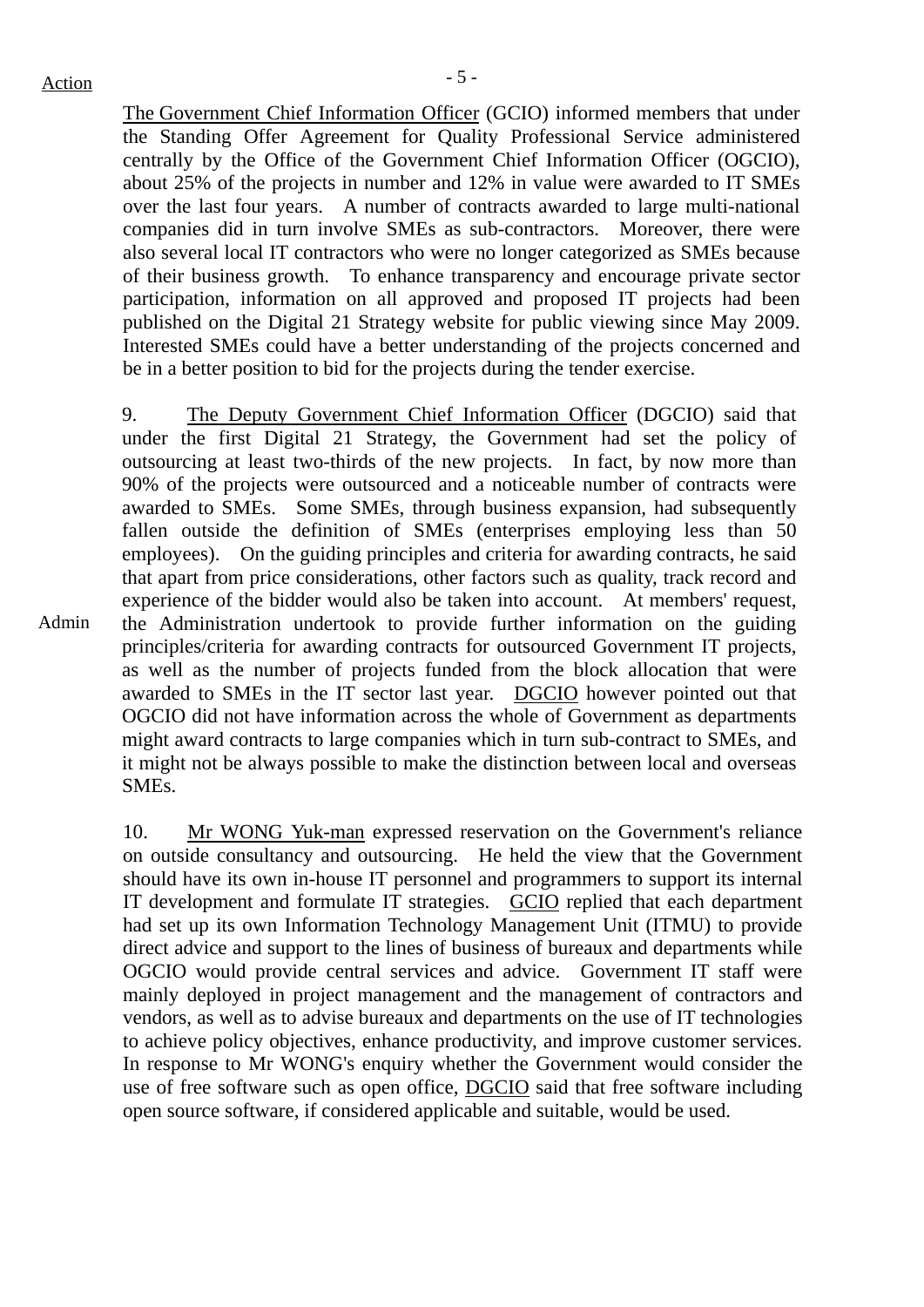#### *Enhancing transparency*

11. Referring to the Digital Strategy 21 website, Mr WONG Yuk-man said that only information including a list of project titles and the responsible departments were available in the website. He opined that more details of the projects should be provided to enhance transparency. GCIO advised that further project details could be downloaded from the website.

12. In response to Mr WONG Yuk-man's remark that the tender bids and quotations for Government projects were generally on the high side, DGCIO said that on the contrary, there had been industry feedback that keen competition in the open tendering process had in fact forced the price down. Mr WONG remained unconvinced and requested the Administration to provide relevant statistics and information in this regard. In this connection, the Chairman held the view that consideration should be given to publishing tender-related statistics and information on the website for transparency.

#### *Expediting the implementation of E-Government initiatives*

13. Mr CHAN Kam-lam supported the new projects under the proposed block vote so as to enable more efficient delivery of Government services to the public and improve convenience. He however was disappointed that despite years of implementation of the Digital 21 Strategy and the E-Government initiatives, Hong Kong still lagged behind the Mainland in respect of the electronic patient record system, and that it was only recently that the public was able to submit returns to the Inland Revenue and the Rating and Valuation Department via the online service. He called on the Government to expedite the implementation of E-Government initiatives and to set a target date for all payments to the Government and applications for licences to be made available online.

14. GCIO replied that the objectives of the E-Government initiatives were to promote and encourage a greater use of information and communications technology to enhance operational efficiency and improve customer service delivery, and to provide the public with the services they need in an efficient and convenient manner. The success in service delivery would be indicated by comparing customer satisfaction with the delivery of public services with customer satisfaction with the delivery of services by the best commercial and voluntary organizations. Key Performance Indicators (KPIs) were developed for measuring progress towards the defined Statements of Desired Outcomes for the five action areas under the Digital 21 Strategy. He said that the clinical management system of the Hospital Authority was among the best in the world which would form a good basis for future sharing of electronic health records with patients' consent between healthcare professionals in both the public and private sectors.

15. GCIO further said that most of the Government services were currently available online. Through increasing personalization of Government services, efforts would be made to enhance user friendliness of such services. Another focus of work was to increase the use of electronic payment transactions. The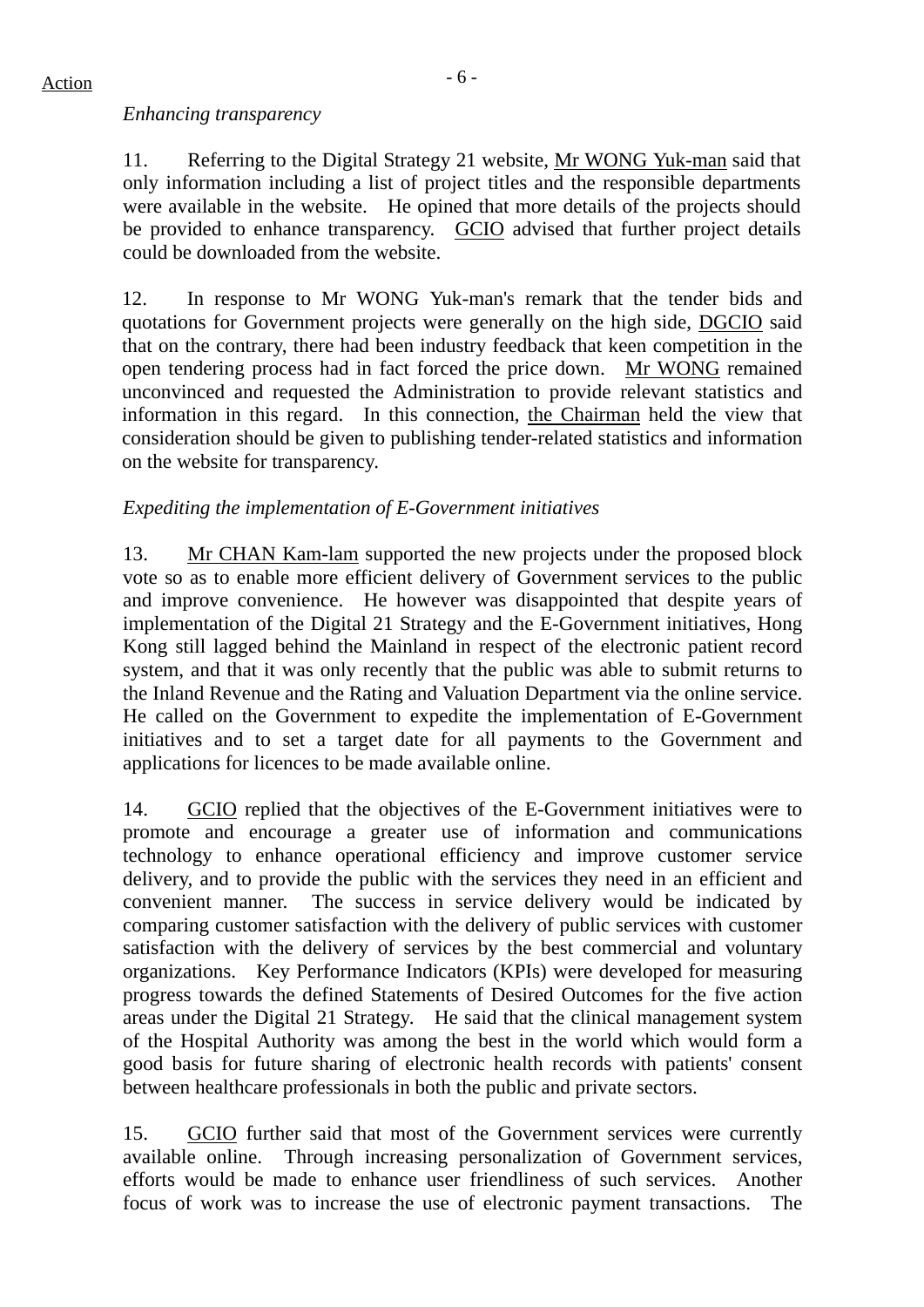well-received GovHK one-stop access portal aimed at transforming the Government-centric model of service delivery, where bureaux and departments operated within their own silos, to a citizen-centric approach that put emphasis on meeting the needs of the users through cross-departmental collaboration and service integration. Initiatives would be taken to proactively identify opportunities for joining up services across departments, rationalize service delivery channels, and to build shared systems for common business processes in service delivery. The ultimate goal was to improve quality of public services, enhance operational efficiency of the Government and increase the overall utilization of Government information and services delivered via the Internet.

16. The Chairman noted that while some bureaux and departments were more advanced in the process of computerization and automation, some were dragging their feet in IT development and in the adoption of e-business solutions. He urged the OGCIO to step up its efforts, draw up comprehensive and integrated strategies, and put in place measures to promote and assist those bureaux and departments that were relatively slow in automation and computerization to catch up on E-Government initiatives. He asked whether the Administration would provide regular updates on those bureaux and departments that had lagged behind in computerization and automation.

17. In response, DGCIO said that the OGCIO had encouraged bureaux and departments to review their overall business operations and service delivery to proactively identify opportunities for integrating E-Government into their overall business plans so as to improve services to the public and to attain greater efficiency and productivity. Apart from the department's own ITMU, a number of task groups were set up to keep bureaux and departments informed of the policy direction of the E-Government initiatives and to facilitate the integration of E-Government into their overall business. PSCED(CT) added that it was not the case that some departments were not keen on computerization. In fact, some project proposals submitted were turned down for further refinement.

18. Speaking from his personal experience, Mr LEE Wing-tat expressed disappointment that statements taken by the Police were still hand-written which was time consuming and had caused much inconvenience to the public. He asked whether the OGCIO had set up a mechanism to assess IT capability of every Government department. GCIO replied that each department had its own ITMU. The focus of the OGCIO was to put in place IT strategy, methodology, best practices and standards, and to enhance the IT skills and knowledge of the people in the ITMU so as to enable them to inspire and support their departmental management to use information and communications technology for business transformation, and to achieve their policy objectives and improve the delivery of customer service. DGCIO informed the meeting that he understood that the Hong Kong Police Force (HKPF) was drawing up an IT proposal to facilitate officers in the taking of statements. In this connection, the Chairman instructed the Secretariat to write to the HKPC for an update on the matter.

The Secretariat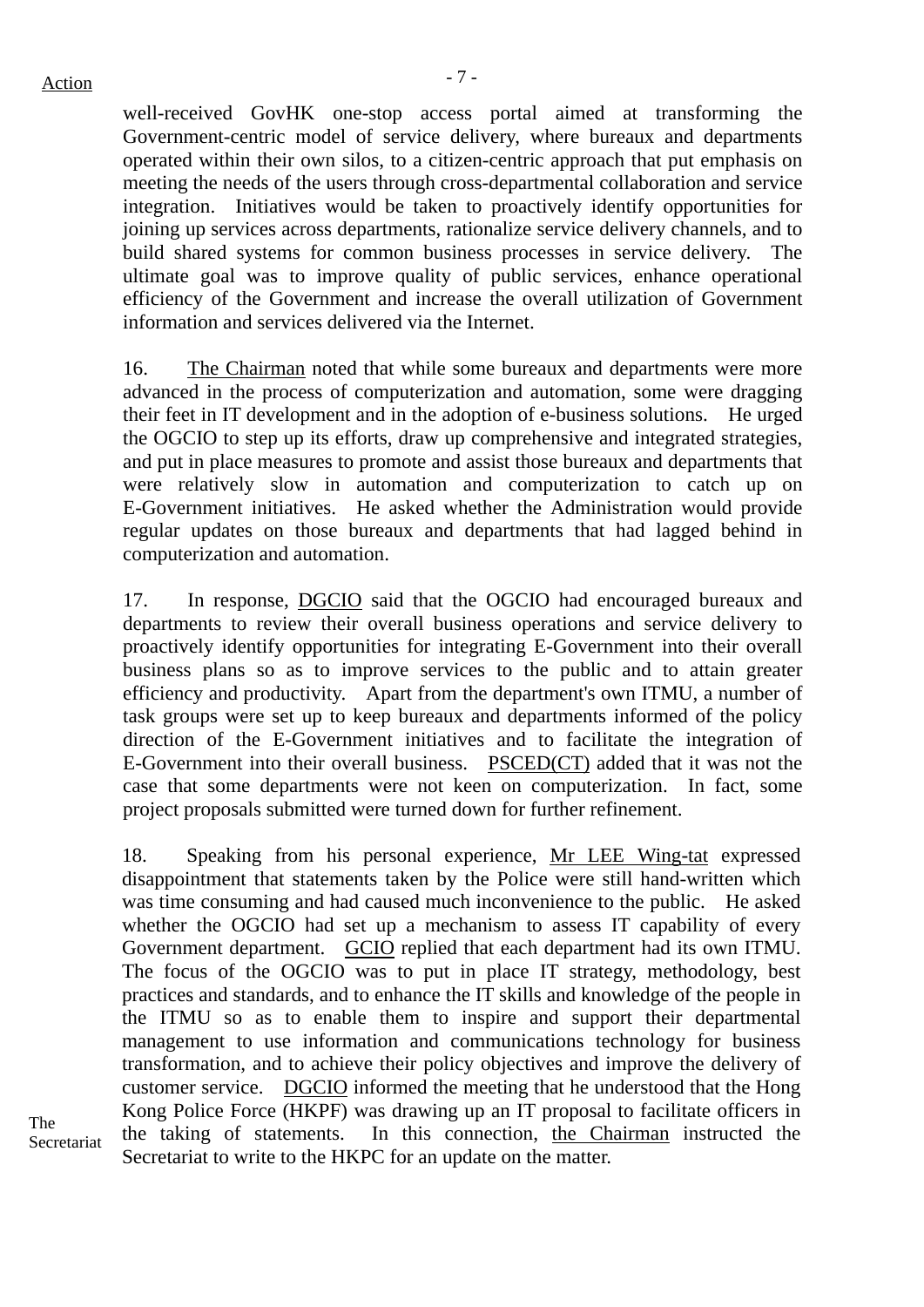(*Post-meeting note*: The information provided by the Administration was circulated to members vide LC Paper No. CB(1)746/09-10(01) issued on 22 December 2009.)

#### *Enquiries about individual project proposal*

19. Mr CHAN Kam-lam enquired about the project on voting validation and vote counting automation system of the Registration and Electoral Office (REO). He said that a long-term plan should be drawn up having regard to the possible changes in various modes of voting validation and counting. DGCIO assured members that the REO would be advised to take the factors into consideration. He said that according to the information provided by REO, the initiative was recommended by the Independent Committee of Experts and optical mark recognition technology was being proposed for voting validation and counting automation.

20. Noting that the estimated requirements of the project did not exceed \$10 million and therefore did not require Finance Committee (FC) approval, Ms Emily LAU asked whether the policy had been discussed by the relevant Legislative Council Panel.. Members considered that the subject should be discussed at the Panel on Constitutional Affairs before the IT proposal was taken forward. The Administration undertook to refer members' views to the Constitutional and Mainland Affairs Bureau.

Admin

21. Mr CHAN Kam-lam enquired about the item on the installation of a new set of Central Cyber Government Offices live broadcasting equipment at New Central Government Complex at Tamar. DGCIO advised that webcasting service had been available on the Government intranet for a number of years. The proposed project, at an estimated cost of \$3.209 million, was to enable Government officers to continue receiving such live broadcast service after the relocation to the new Central Government Complex at Tamar. In response to Ms LAU's enquiry about the projects to support Government agencies to relocate to the New Government Complex at Tamar, DGCIO said that 23 project proposals were received so far. Other Government agencies might put in their requirements as and when necessary.

22. Ms Emily LAU enquired about the system security and the protection of personal data in the process of computerization and in taking forward the Government electronic projects. DGCIO replied that the proposed projects were individual systems for which data were stored under individual system's storage or under the relevant bureau/department's central data storage. He assured members that measures would be in place to safeguard system security and personal data privacy in accordance with the security needs and the security level required for each system.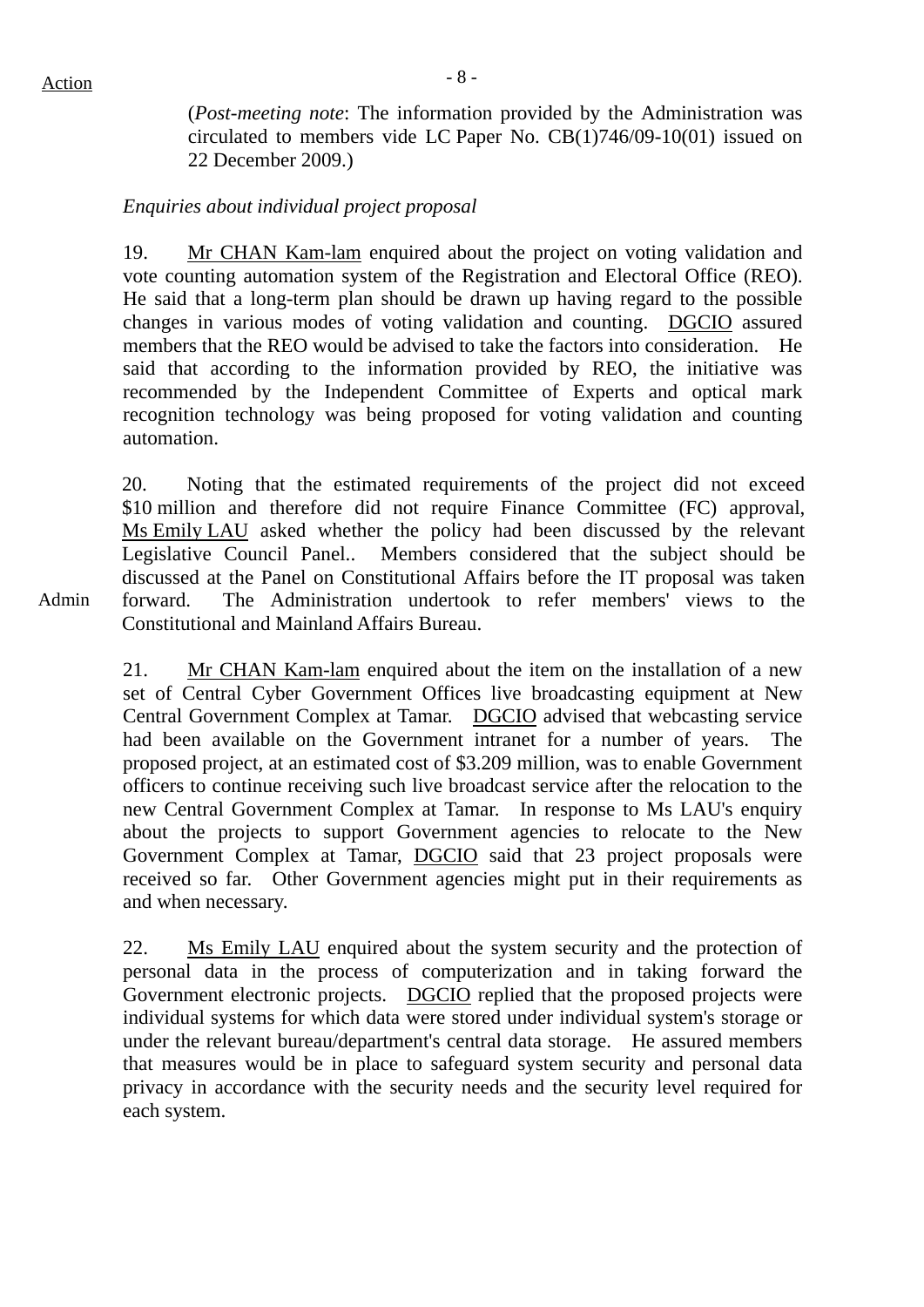#### Summing up

23. Noting that members did not have any objection to the proposed block allocation, the Chairman concluded that the Panel supported in principle the proposal for consideration by the Public Works Subcommittee.

| V. | Review on regulation of person-to-person telemarketing calls<br>$(LC$ Paper No. $CB(1)240/09-10(04)$ -- Administration's              | paper<br><sub>on</sub><br>telemarketing<br>person-to-person<br>calls                                                             |
|----|---------------------------------------------------------------------------------------------------------------------------------------|----------------------------------------------------------------------------------------------------------------------------------|
|    | LC Paper No. $CB(1)240/09-10(05)$ -- Paper on the operation of the                                                                    | Unsolicited Electronic Messages<br>Ordinance prepared by<br>the<br>Legislative Council Secretariat<br>(background brief)         |
|    | LC Paper No. $CB(1)262/09-10$<br>$\sim$ $\sim$<br>(tabled at the meeting and<br>subsequently issued via email on<br>10 November 2009) | Administration's<br>paper<br><sub>on</sub><br>telemarketing<br>person-to-person<br>calls (power-point presentation<br>materials) |

#### Presentation by the Administration

24. With the aid of powerpoint presentation, the Director-General of Telecommunications (DG of T) briefed members on the results of the two opinion surveys commissioned by the Office of the Telecommunications Authority (OFTA) in respect of person-to-person (P2P) telemarketing calls and actions to be taken in the light of the information collected from the surveys, details of which were set out in the Administration's paper (LC Paper No. CB(1)240/09-10(04)).

#### Discussion

*Regulation of person-to-person telemarketing calls* 

25. Mr Ronny TONG expressed disappointment that although 81% of the respondents in the general telephone survey considered that P2P telemarketing calls did cause them inconvenience, the Administration remained unconvinced that the situation was serious enough to warrant regulation by legislation. He opined that P2P telemarketing calls, which caused inconvenience and nuisance to recipients and were also an abuse of personal data and privacy as evidenced in the rampant illegal sale of personal data, should be regulated by way of legislation.

26. Mr WONG Ting-kwong agreed with Mr Ronny TONG that legislation should be introduced to regulate P2P telemarketing calls. He recapitulated that the proposed Committee Stage amendment moved by him in respect of the regulation of P2P telemarketing calls had been objected to when the Unsolicited Electronic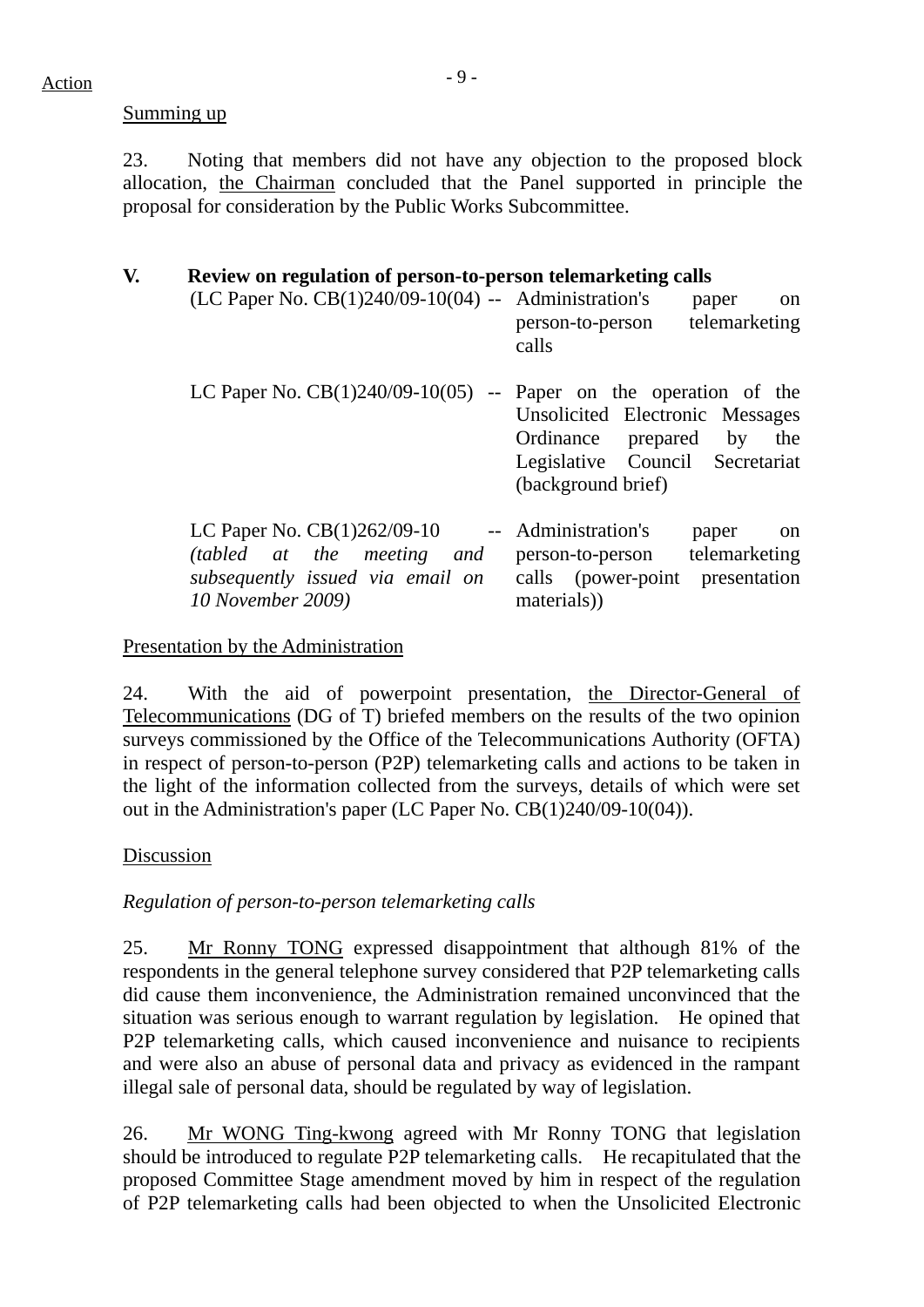Messages Ordinance (UEMO) (Cap. 593) was enacted by the Legislative Council on 23 May 2007. Referring to the incident of the Chief Executive receiving a telemarketing call whilst meeting with President HU Jintao and his own experience of receiving such calls through mobile roaming service whilst overseas, Mr WONG opined that there was a need to introduce further regulation to contain the problem. He doubted whether voluntary self-regulation by the industry by way of the code of practice (CoP) could effectively stop unsolicited and unwanted telemarketing calls. He urged the Administration to take concrete measures to tackle the problem which had become increasingly serious, causing not only inconvenience but also nuisance to the public.

27. The Under Secretary for Commerce and Economic Development (USCED) advised that most business establishments in Hong Kong were small and medium-sized enterprises which relied on P2P telemarketing calls to market their products/services. In drawing up the UEMO in 2006, the Administration, after considering different views and in order to strike a balance between the need to protect the rights of the public and allowing the development of legitimate electronic marketing in Hong Kong, had excluded such calls from the ambit of the UEMO to avoid undermining the development of legitimate electronic marketing in Hong Kong. He highlighted that P2P telemarketing calls did bring economic benefits to certain call recipients and the industry. Some respondents found such calls useful in bringing them product information and benefits. About 21% of the respondents in the public survey had made or agreed to make commercial transactions during P2P telemarketing calls. The results of the industry survey also found that companies were able to generate business and increase sales volumes through P2P telemarketing calls. One-third of the respondents of the industry survey quoted a success rate of 5.1% to 10% for telemarketing calls and another one-third quoted a success rate of over 10%.

28. Mr Ronny TONG questioned in what ways the regulation of P2P telemarketing calls by legislation would thwart businesses development, and enquired about the sectors that would be particularly affected. He held the view that business establishments could market their services and products through advertising instead of relying on P2P telemarketing calls. Mr LEE Wing-tat also questioned the rationale for not regulating P2P telemarketing calls as in the case of the regulation of pre-recorded telephone messages. He doubted the effectiveness of the voluntary compliance approach by way of CoP where no penalty would be imposed for non-compliance. He was of the view that members of the public should have a right to unsubscribe from P2P telemarketing calls and that an unsubscribe mechanism should be in place for call recipients to opt out from receiving further P2P telemarketing calls. He opined that the companies and the employers concerned, instead of the employees, should be held responsible for non-compliance.

29. DG of T advised that according to the industry survey, four main business sectors, namely finance, telecommunications, call centres and insurance together made more than 90% of P2P telemarketing calls. These business sectors would be the hardest hit in the event of regulation. USCED and DG of T however agreed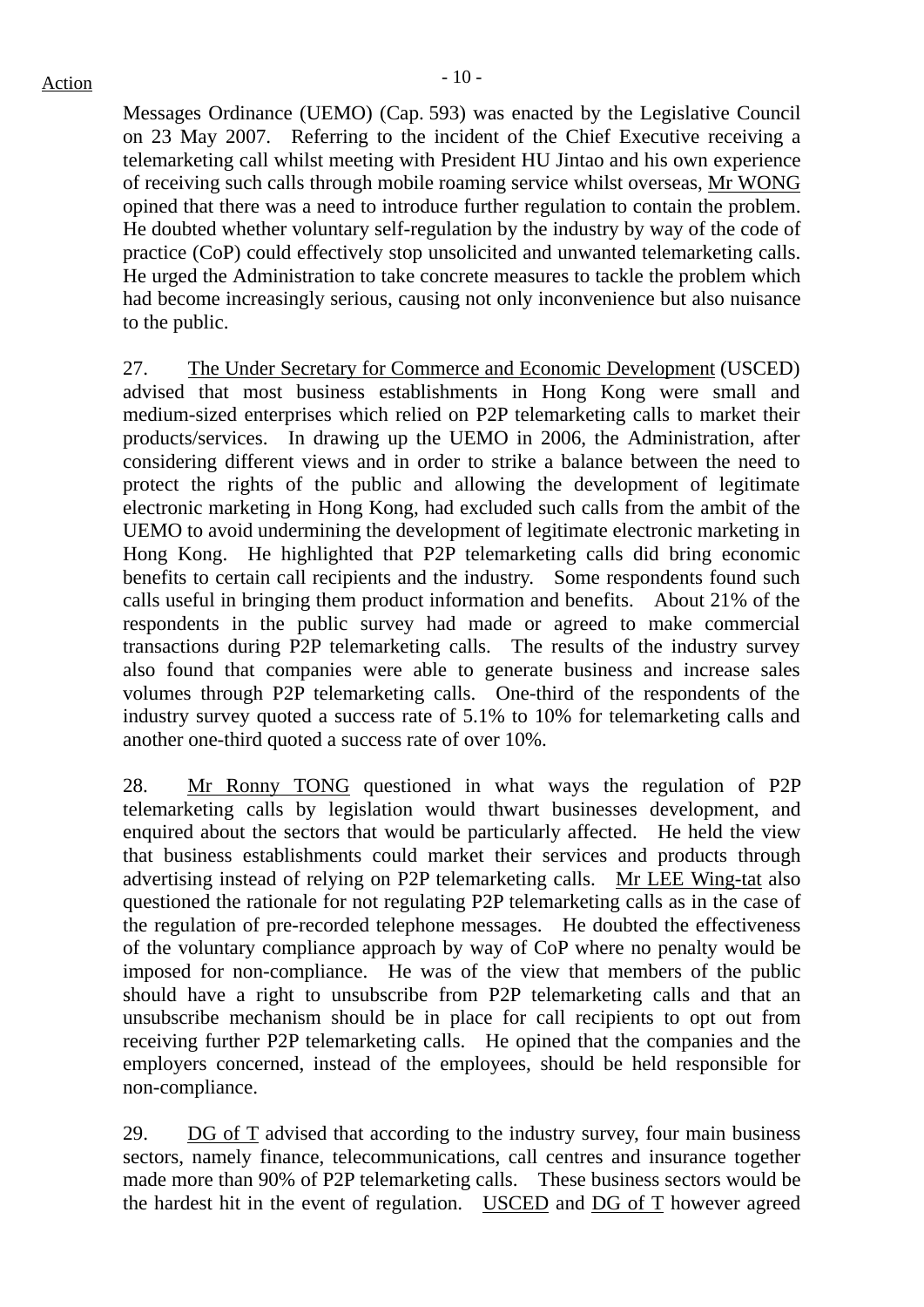that potential economic benefits of P2P telemarketing calls should not override the rights of the public to unsubscribe from unwanted P2P telemarketing calls. While regulation by legislation might not be proportionate to the nature or degree of the issue at hand, some form of regulation was necessary. In this connection, administrative measures would be put in place to protect the rights of call recipients and to minimize inconvenience to them. Companies engaged in P2P telemarketing calls would be urged to comply voluntarily with CoP and pledge compliance for the public to monitor. Companies would also be urged to maintain an in-house unsubscribe list and step up efforts to honour unsubscribe requests. In parallel, publicity programmes would be mounted to educate members of the public of their right to unsubscribe from unwanted calls and on how to protect themselves from receiving further P2P telemarketing calls by making use of the unsubscribe mechanism. In the event that administrative measures were ineffective in tackling the problem posed by P2P telemarketing calls, further measures, such as regulation by legislation, would be considered.

30. Mr WONG Ting-kwong noted that 57% of the respondents in the public opinion survey considered that P2P telemarketing calls should be regulated, of which 42% supported regulation by legislation and 15% supported regulation by voluntary CoP. He disagreed that regulation by legislation was not necessary at the present stage and queried the basis of the Administration's view that there was no overwhelming support to regulate such calls.

31. In response, DG of T explained that while 15% supported a voluntary compliance approach, 29% of the respondents did not consider that there was a need to regulate P2P telemarketing calls, and 13% was undecided or did not know whether there was such a need. Moreover, nearly half of the respondents in the public opinion survey indicated that they would continue the telephone conversation to see if they were interested, and about 21% of them had made commercial transactions during P2P commercial calls. As such, the survey findings presented an overall picture that generally speaking, there was no overwhelming support for regulation by legislation.

32. Mr WONG Yuk-man remained unconvinced. He said that there was a case for regulation as only 29% of the respondents did not consider regulation necessary while 42% of the respondents supported regulation by legislation. He maintained that the surveys conducted were scientific academic studies and the findings should be relied on as basis for a policy decision.

33. In view of the time difference and the relative high cost of roaming charges incurred through mobile roaming service, Mr WONG Ting-kwong and Mr WONG Yuk-man opined that it was not only disturbing to receive P2P telemarketing calls whilst overseas but also unfair for call recipients to bear the cost of such roaming calls. Sharing a similar view, the Chairman urged the Administration to come up with concrete measures to effectively tackle the problem caused by P2P telemarketing roaming calls.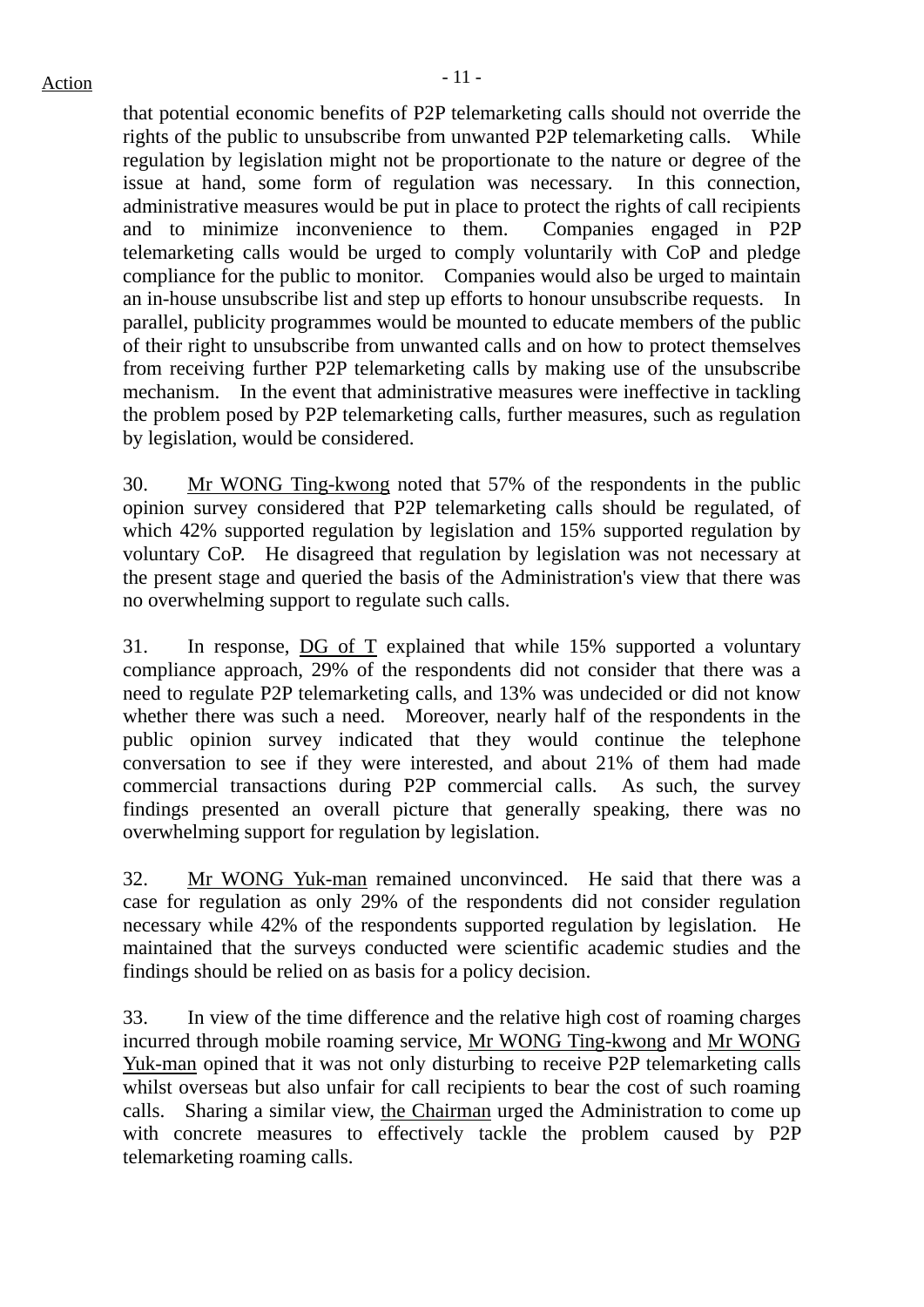34. In response, DG of T said that the public opinion survey findings showed that among the 555 respondents who had mobile phones with SIM card supporting roaming service, only 20% had received P2P telemarketing calls through mobile roaming service over the past 30 days prior to the survey. The mean and median of roaming charges incurred during the said period were HK\$48 and HK\$25 respectively. She said that according to the telemarketing industry, their staff, once aware that the calls were roaming calls, would hang up immediately.

35. Mr CHEUNG Man-kwong referred to the survey findings that 81% of the respondents considered that P2P telemarketing calls did cause them inconvenience, and that only 21% of the respondents who had made unsubscribe requests found that their requests were honoured. He said that such a situation was undesirable and that call recipients who felt inconvenienced or disturbed by P2P telemarketing calls would very often vent their resentment at the callers, most of whom were youngsters paid with a meagre wage. While he appreciated the need to allow for the development of legitimate telemarketing, he considered appropriate regulation of such calls equally important to protect the rights of the public. He called on the Administration to strictly enforce the voluntary CoP and urge the industry companies to strengthen the unsubscribe mechanism and put in place proper internal controls to ensure that unsubscribe requests were recorded and honoured. He said that strict compliance with the CoP by the four business sectors which made most of the calls might help significantly reduce the inconvenience and nuisance caused to the public. Failing that, the Government would have to resort to tougher measures including legislative measures. He also suggested that consideration be given to assign a special prefix to telemarketing calls so that call recipients could identify the calls and decide whether to take the calls right at the beginning.

36. DG of T said that due to technical restriction, the assignment of a special prefix for telemarketing calls would not address all the problems as some roaming services might not display the prefix of roaming calls. PSCED(CT) reiterated that voluntary compliance approach was the first step towards tackling the problem of P2P telemarketing calls. The Administration would continue to monitor the situation. If it was found that further measures were necessary, such as regulation by legislation, the Administration would seek the views of the Panel accordingly.

#### *The use of personal data in direct marketing*

37. Mr Ronny TONG, Mr WONG Ting-kwong and Ms Cyd HO expressed grave concern about the abuse of personal data and privacy in P2P telemarketing calls. In response, USCED said that the Personal Data (Privacy) Ordinance (PDPO) (Cap. 486) contained provisions concerning the use of personal data in direct marketing. Data Protection Principle Three provided that without the data subject's prescribed consent, personal data should not be used for purposes other than the purpose for which the data were collected or for a directly related purpose. Under section 34 of the PDPO, a data user who used personal data for direct marketing purposes had to cease using such data if the data subject so requested. As such, a call recipient could request the caller to stop using his personal data for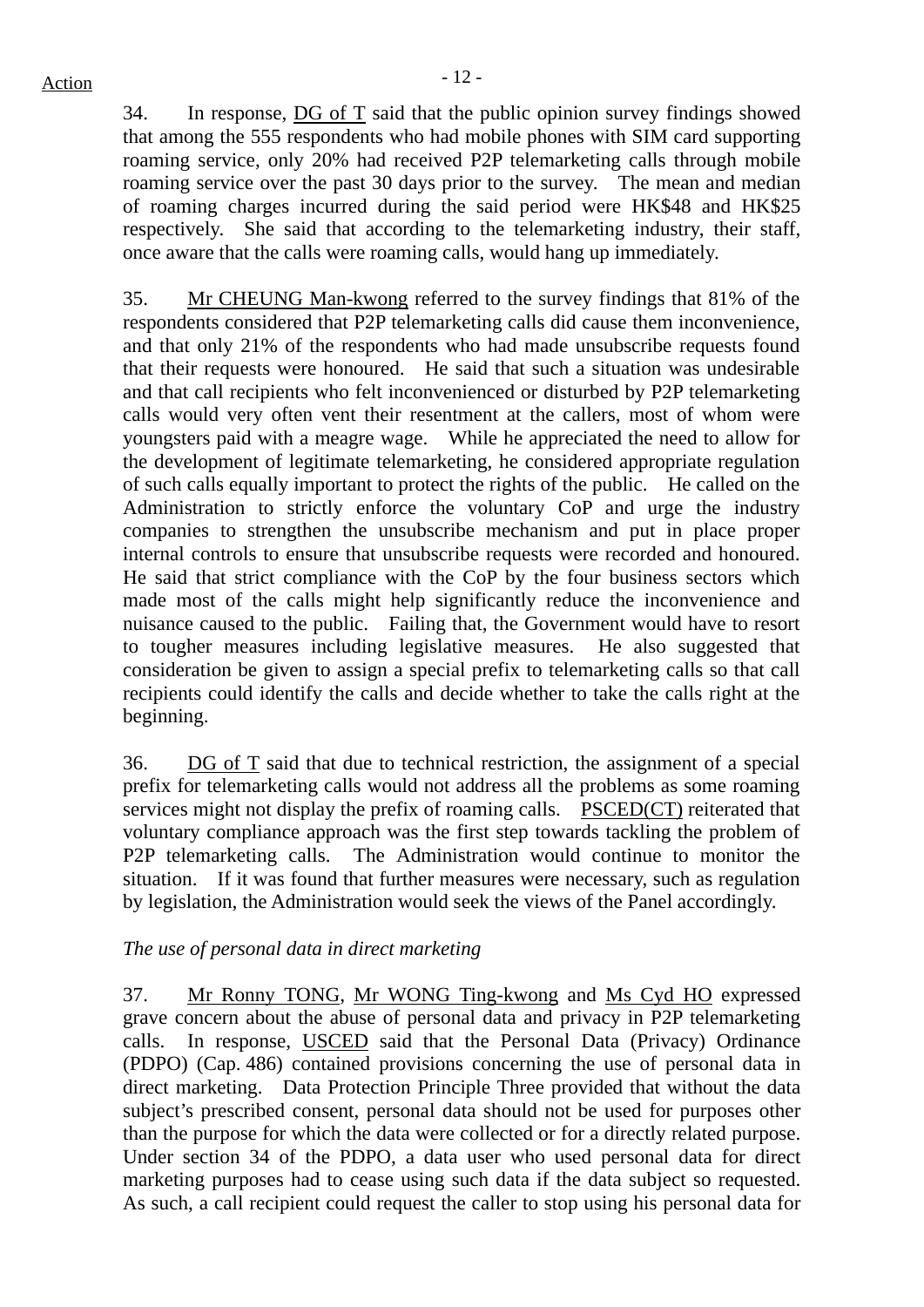direct marketing purposes under the PDPO. Non-compliance with relevant provisions under the PDPO carried a penalty of fine at level 3.

#### *Establishment of a complaint mechanism*

38. Ms Cyd HO expressed reservation over the regulation of telemarketing calls by legislation, particularly those involving opinion poll and surveys conducted by academic institutions and the media. She said that legislative control might curtail free flow of information and freedom of speech. Noting that as many as 491 000 calls were made per day and that 24% of the calls were made after 9:00 pm, she opined that additional measures should be introduced to stop repeated unsolicited calls and to tackle the inconvenience caused by P2P telemarketing calls to recipients. She suggested that OFTA should provide a one-stop centralized complaint channel for call recipients to lodge complaints and establish a complaint mechanism to act upon complaints.

39. In response, USCED and DG of T reiterated that under the voluntary CoP, industry companies would be urged to maintain an in-house do-not-call list and establish a system to effectively respond to unsubscribe requests. Companies would also be urged to post on their websites their CoP and their pledge to it to enable the public to monitor their compliance. Apart from regulation under the PDPO, industry sectors/associations mindful of the need to maintain good reputation of the industry would impose sanctions for non-compliance. She added that even though OFTA had no legal power to investigate complaint cases relating to P2P telemarketing calls under the current legislation, as in the case of consumer complaints on contractual disputes in telecommunications services, intervention by OFTA might however lead to a satisfactory settlement.

#### *Employment opportunities created by telemarketing calls*

Admin 40. The Chairman and Mr WONG Ting-kwong enquired about the number of local telemarketing companies/call centres in Hong Kong and the number of local employees employed for making P2P telemarketing calls. DG of T replied that some companies deployed an in-house team for making outbound calls, some outsourced outbound call service to a call centre while some companies adopted a mixed operation. It was therefore difficult to have an accurate estimate. However, according to the telemarketing industry, the employment headcount was estimated at tens of thousands. At members' request, the Administration undertook to provide statistics on the number of local telemarketing companies/call centres in Hong Kong and the number of local employees hired by such business establishments.

#### Summing up

41. The Chairman requested the Administration to take note of members' views and update the Panel on the progress of the implementation of the voluntary CoP in six months' time.